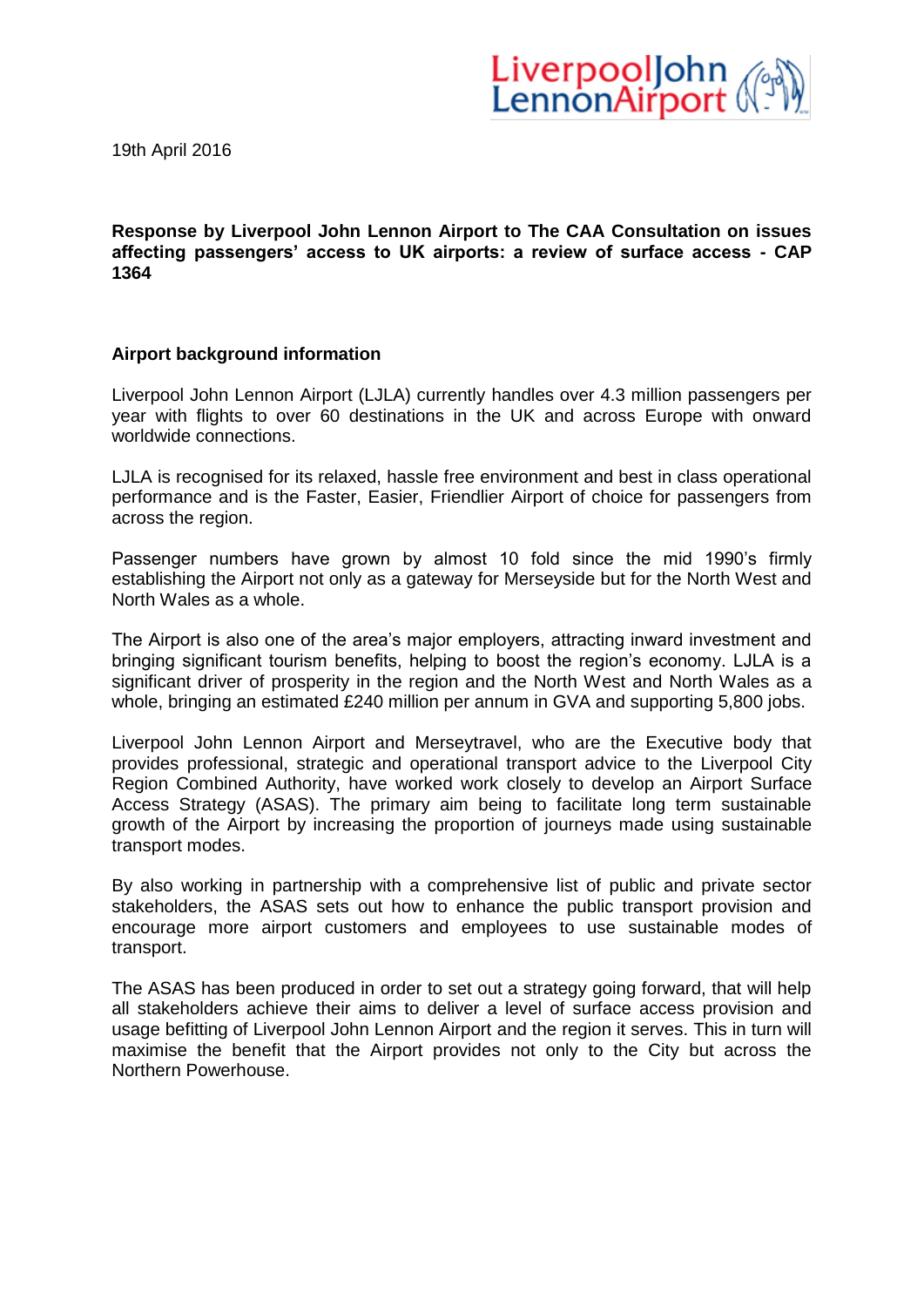

#### **Consultation response**

Liverpool John Lennon Airport (LJLA) welcomes the opportunity to respond to the *CAA Consultation on issues affecting passengers' access to UK airports: a review of surface access - CAP 1364*. Set out below are answers to each of the questions posed by the consultation for Airport operators to complete.

# **a) Which surface access facilities from the airport's portfolio of assets are made available and their attitude to the development of facilities outside the airport perimeter?**

The closest access to the terminal frontage and building entrances/exits is reserved solely for the use of public transport providers. Bus stops for all service buses are located immediately outside the terminal front, coach pick up/drop is on the next nearest lane in front of the terminal, whilst there is a hackney carriage rank immediately outside the main exit used by arriving passengers.

Drop off and pick up areas for use by all private cars, mini-buses, private hire taxis etc are located slightly further away. Closest is the Express Drop off and pick up car park with a minimum £2 charge for up to 20 minutes parking and located opposite the terminal building. A free drop off and pick up car park is located an approximate 10 minute walk away from the terminal front.

In addition there is a mix of different on site car parking products including a Fast Track parking area, multi-storey short stay car park and various long stay car parks, all operated by the Airport company located different distances from the terminal and reflected in the charges that apply.

Part of the revenue raised from the car parking at LJLA is used to enhance Airport facilities and this includes services aimed at non-car users, helping to reduce the reliance on car use and contribute to increasing public transport mode share. However, sustainable transport initiatives at the Airport do not benefit from parking outside the Airport boundary.

If the objectives of the ASAS are to be met, off-Airport parking provision must continue to be controlled by the relevant Local Authorities.

Whilst Local Authorities have been instrumental in denying planning permission to such developments and enforcing closure upon those that operate illegally, some persistent offenders remain.

# **b) How they make available facilities that can be used by surface access operators and an explanation of any restrictions to the range of operators or the type of services that can be operated at the airport.**

All service buses currently operate without charge, whilst private coaches are charged £5 for access to the front of the terminal for coaches to pick up passengers.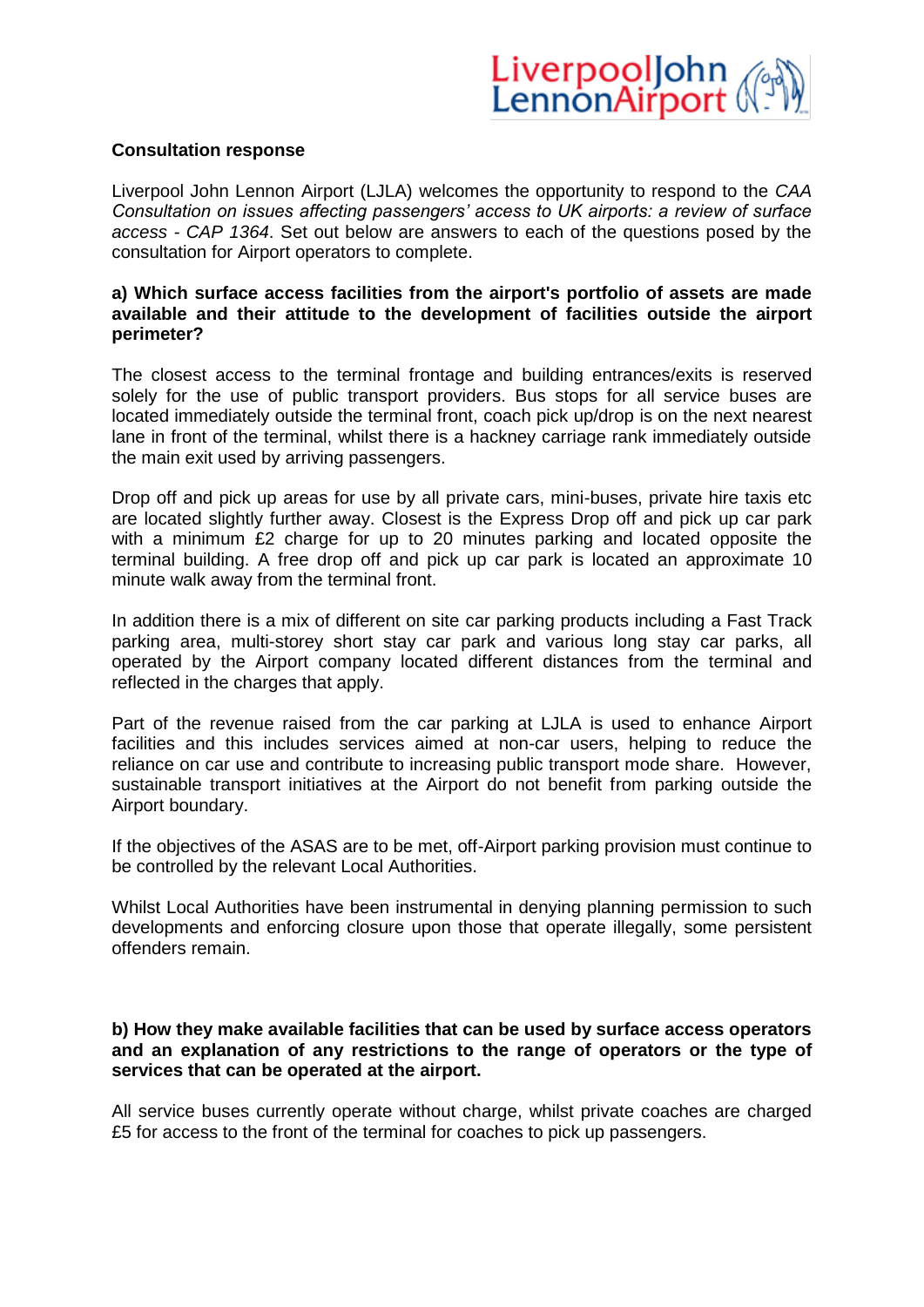# LiverpoolJohn<br>LennonAirport

All Hackney Carriage vehicles wishing to use the rank at the front of the terminal must apply for an airport approved hackney driver badge which includes compliance with an airport code of conduct. Passenger access is facilitated by an Airport funded taxi marshaller. All drivers must pay £1.50 to use this rank, however this is reclaimed from passengers as a compulsory add-on to the journey fare.

All vehicles using the express drop off/pick up area pay a minimum £2 fee for stays of up to 20 minutes, with blue badge holders able to park for free for up to 30 minutes in this area. However there is a 'frequent user scheme' for regular airport visitors such as private hire firms to apply to use and who are charged £1 for up to 20 minutes of parking in this area.

All on site car parks are operated by the Airport Company and are close enough not to require the use of any car park shuttle busses.

Off site car parks who use vehicles to drop off /pick up their customers are charged for using the drop off/pick up areas and are eligible for the 'frequent user scheme' which allows for up to 20 minutes of parking for £1.

**c) How airport operators derive charges for the use of facilities by surface access providers and to explain whether and how these charges relate to costs or any other relevant factors. In particular, airports should explain if these lead to differentiation between providers of surface access products or between segments of consumers. Particular attention should be provided to areas where airport operators themselves compete with independent surface access operators.** 

Charges highlighted in the response to question (b) and charges made within the airport car parks are derived from a variety of factors, including the cost of provision for such facilities, the need to encourage public transport usage and the need to make an important contribution towards the running costs of the airport, within the financial constraints of the business and the mix of airline operators.

### **d) How airport operators consult with users on general charging principles and structures of airport services (access to facilities at or near the forecourt) required by surface access operators and how they provide relevant information on the costs of providing such services.**

The Airport meets regularly with bus operators to discuss operational issues and promotional activity. The Airport Transport Forum discusses a variety of surface access issues with a wide cross section of public transport stakeholders who have contributed to the production of an updated Airport Surface Access Strategy.

Proactive public relations have also been undertaken when changes to the front of the terminal, drop off/pick up car parks and restrictions to vehicles stopping on airport roads have been introduced.